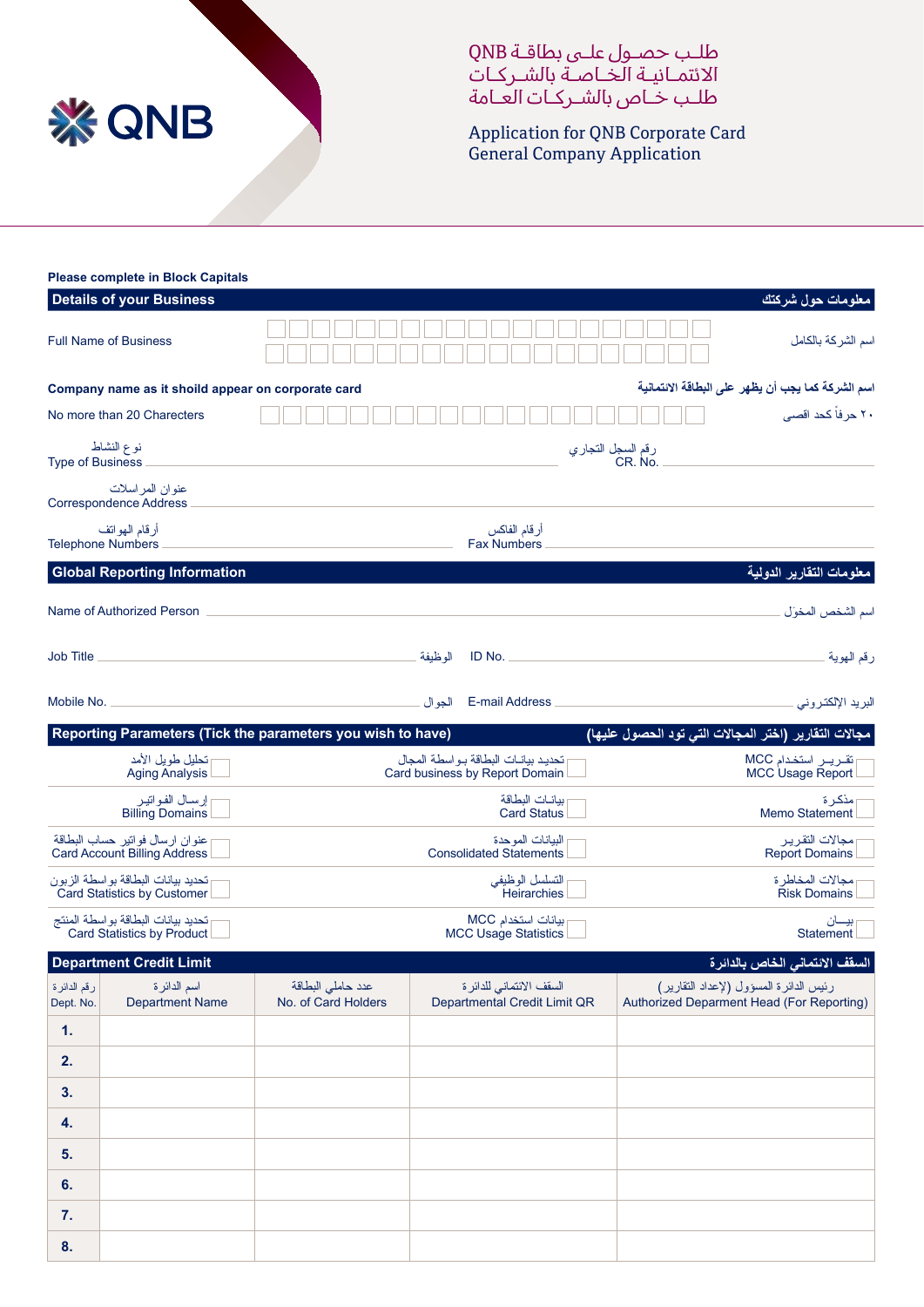

طلـب حصـول علـى بطاقـة QNB االئتمـانيـة الخـاصـة بالشـر كـات طلب خـاص للدوائر

Application for QNB Corporate Card Departmental Application

| دائر ۃ جدیدۃ<br><b>New Department</b>                                   | دائر ة معدلة<br><b>Modify Department</b>                             | دائر ة ملغاة<br>delete Department                     |
|-------------------------------------------------------------------------|----------------------------------------------------------------------|-------------------------------------------------------|
| <b>Details of your Business</b>                                         |                                                                      | معلومات حول شركتك                                     |
| <b>Full Name of Business</b>                                            |                                                                      | اسم الشركة بالكامل                                    |
| Company name as it shoild appear on corporate card                      |                                                                      | اسم الشركة كما يجب أن يظهر على البطاقة الائتمانية     |
| Account No.                                                             |                                                                      | رقم الحساب                                            |
| اسم الدائرة بالكامل<br>Full Name of Department                          | رقم السجل التجاري<br>.CR. No                                         |                                                       |
| عنو ان المر اسلات<br><b>Correspondence Address</b>                      | رقم الدائر ة<br>Department No.                                       |                                                       |
|                                                                         | Please refer to company appliction                                   | يرجى الرجوع إلى الطلب الخاص بالشركة                   |
| <b>Global Reporting Information</b>                                     |                                                                      | معلومات التقارير الدولية                              |
| Name of Authorized Person                                               |                                                                      | اسم الشخص المخوَل                                     |
| <b>Job Title</b>                                                        | الو ظبفة<br>ID No. $\_\_$                                            | رقم الهوية                                            |
|                                                                         |                                                                      | البريد الإلكتروني                                     |
|                                                                         | Reporting Parameters (Tick the parameters you wish to have)          | مجالات التقارير (اختر المجالات التي تود الحصول عليها) |
| تحليل طويل الأمد<br><b>Aging Analysis</b>                               | تحديد بيانات البطاقة بواسطة المجال<br>Card business by Report Domain | تقرير استخدام MCC<br>MCC Usage Report                 |
| إرسال الفواتير<br><b>Billing Domains</b>                                | ببانــات البطاقة<br><b>Card Status</b>                               | مذكر ة<br><b>Memo Statement</b>                       |
| عنوان ارسال فوانير حساب البطاقة<br><b>Card Account Billing Address</b>  | البيانات الموحدة                                                     |                                                       |
|                                                                         | <b>Consolidated Statements</b>                                       | مجالات التقرير<br><b>Report Domains</b>               |
| تحديد بيانات البطاقة بواسطة الزبون<br>Card Statistics by Customer       | التسلسل الوظيفي<br>Heirarchies                                       | مجالات المخاطرة<br><b>Risk Domains</b>                |
| تحديد بيانات البطاقة بواسطة المنتج<br><b>Card Statistics by Product</b> | بيانات استخدام MCC<br><b>MCC Usage Statistics</b>                    | بيـــان<br><b>Statement</b>                           |
| <b>Bank Account</b>                                                     |                                                                      | حساب الننك                                            |
| <b>Department Credit Limit (QR)</b>                                     |                                                                      | السقف الائتماني الخاص بالدائرة (ر.ق)                  |
| In letter format (One Million)                                          |                                                                      | بالحروف (مليون) ______                                |
| In Number format (1,000,000)                                            |                                                                      | بالأرقام (١٠٠٠, ١٠٠٠)                                 |
| <b>Company Credit Limit (QR)</b>                                        |                                                                      | السقف الانتماني الخاص بالشركة (ر.ق)                   |
| In letter format (One Million)                                          |                                                                      | بالحروف (مليون…) ______                               |
| In Number format (1,000,000)                                            |                                                                      | بالأرقام (١٠٠٠,٠٠٠)                                   |

يرجى إدراج المعلومات الخاصة بحسابك في QNB القتطاع المبلغ في موعد االستحقاق date due the on debited be to Account QNB your of details provide Please

.No Account - - رقم الحساب